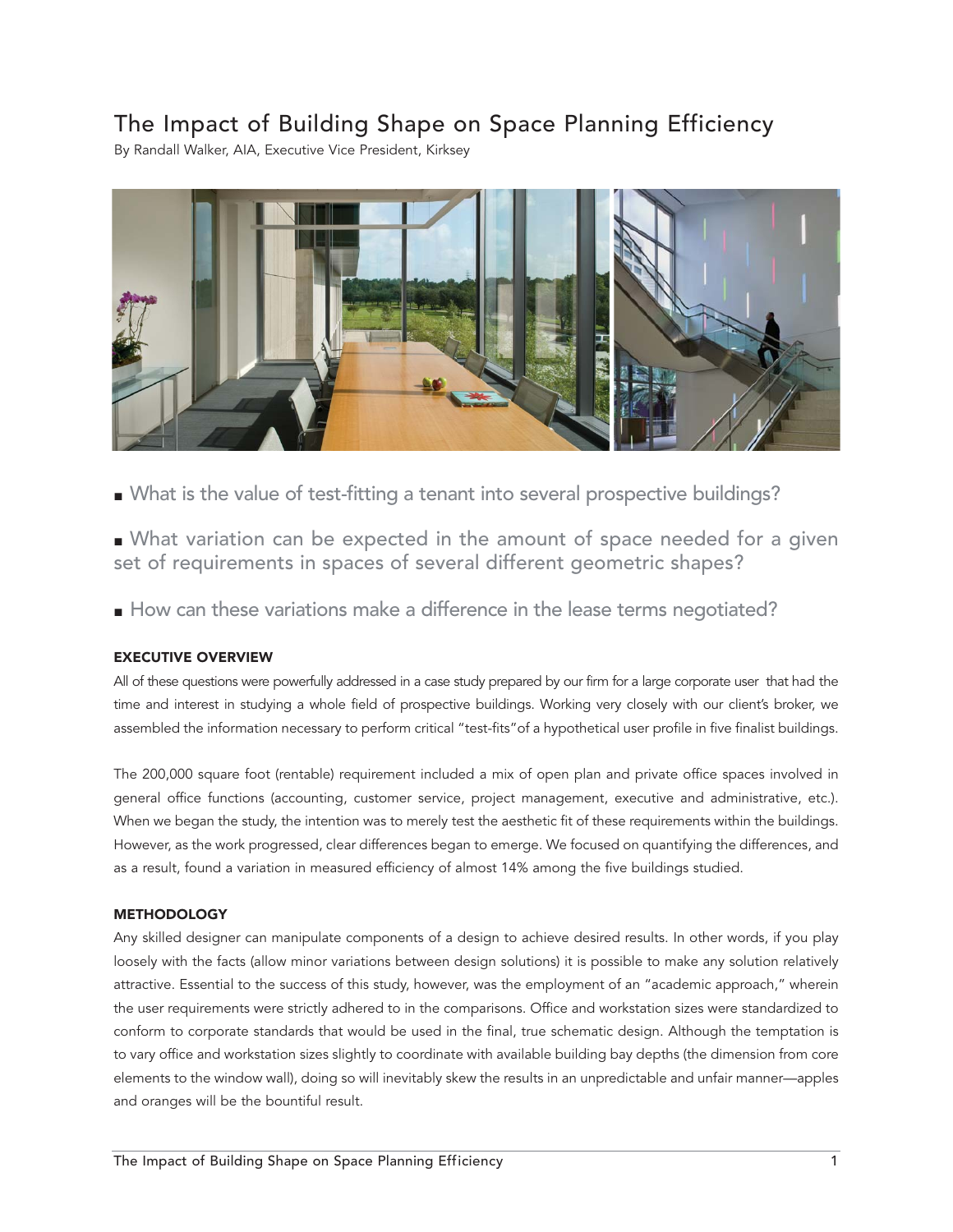

Because at 200,000 square feet the total requirement was so large, test-fits for the entire organization were both unwieldy and unnecessary for the purposes of the study. Only one typical floor from each building was tested, and the subject floor was divided into four user profiles—A) open office only, B) enclosed office only, C) a mix of openplan and enclosed offices on the exterior, and D) another mix of open-plan and enclosed offices with the offices on the interior.

We standardized on two office sizes and two workstation sizes and applied them universally, regardless of the given environment. Nevertheless, we made every effort to use these in the most efficient manner.

The results, from a real estate deal-generation standpoint, were amazing. \*\*Building Plans A through E have been altered to maintain building anonymity.

# BUILDING A

This building featured large typical bay depths of 43' and a very clean, rectangular layout. At one end of the floor plate, the exterior wall was stair-stepped to create opportunities for more corner offices. In general, it has a simple and straightforward plan with relatively efficient planning parameters. The floor size, at 29,800 square feet of usable space, is rather large for a single floor.

In the layout illustrated below, the upper portion of the floor has been planned as a 100% open-plan environment. The left-hand portion is a wholly enclosed executive office area, while the bottom half of the plan has enclosed offices on the left and a mix of interior offices and workstations on the right.



Building A Plan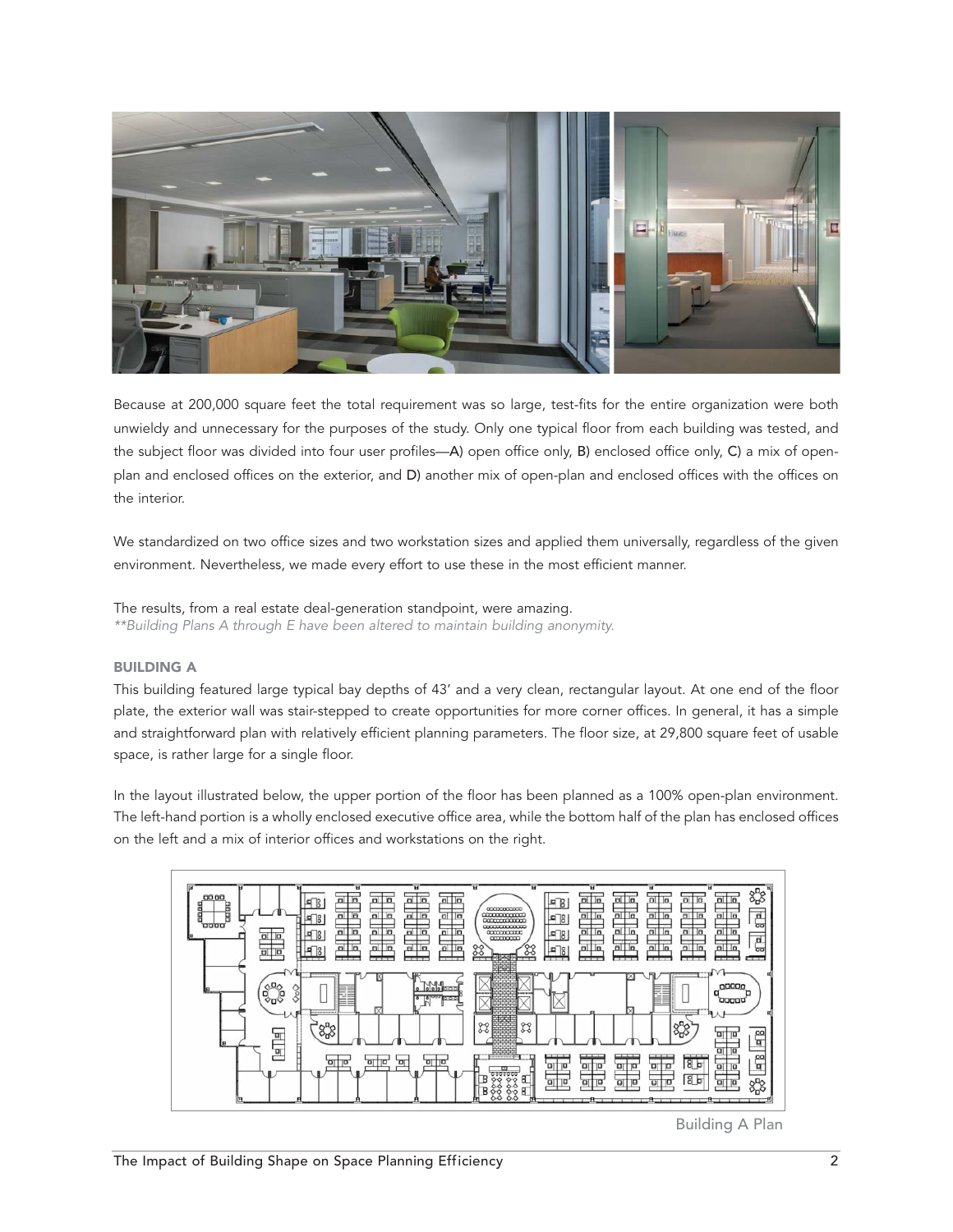## BUILDING B

Also a new structure, Building B exhibited similar rectangularity but had a smaller floor size of 24,660 square feet of usable space and slightly larger typical bay depths of 46'. Each corner of the floor was notched to double the number of corner offices per floor.

Building B utilized the same user profile for the layout as did Building A, and the similarities are obvious due to the comparative geometric characteristics. If anything, the study shows that large bay depths can increase efficiencies for users with a large amount of open-plan workstations (see the results in Table 2, following).



Building B Plan

#### BUILDING C

Constructed in the "boom years" of the early 80s when angled floor plate layouts were fashionable (if not expected), this floor is relatively small in area at less than 18,000 square feet per floor, and its bay depths vary between 30' and 40'.

The combination of varying bay depths, small floor size, and geometric irregularity can have a major deleterious impact on efficiency as Table 2 illustrates.



Building C Plan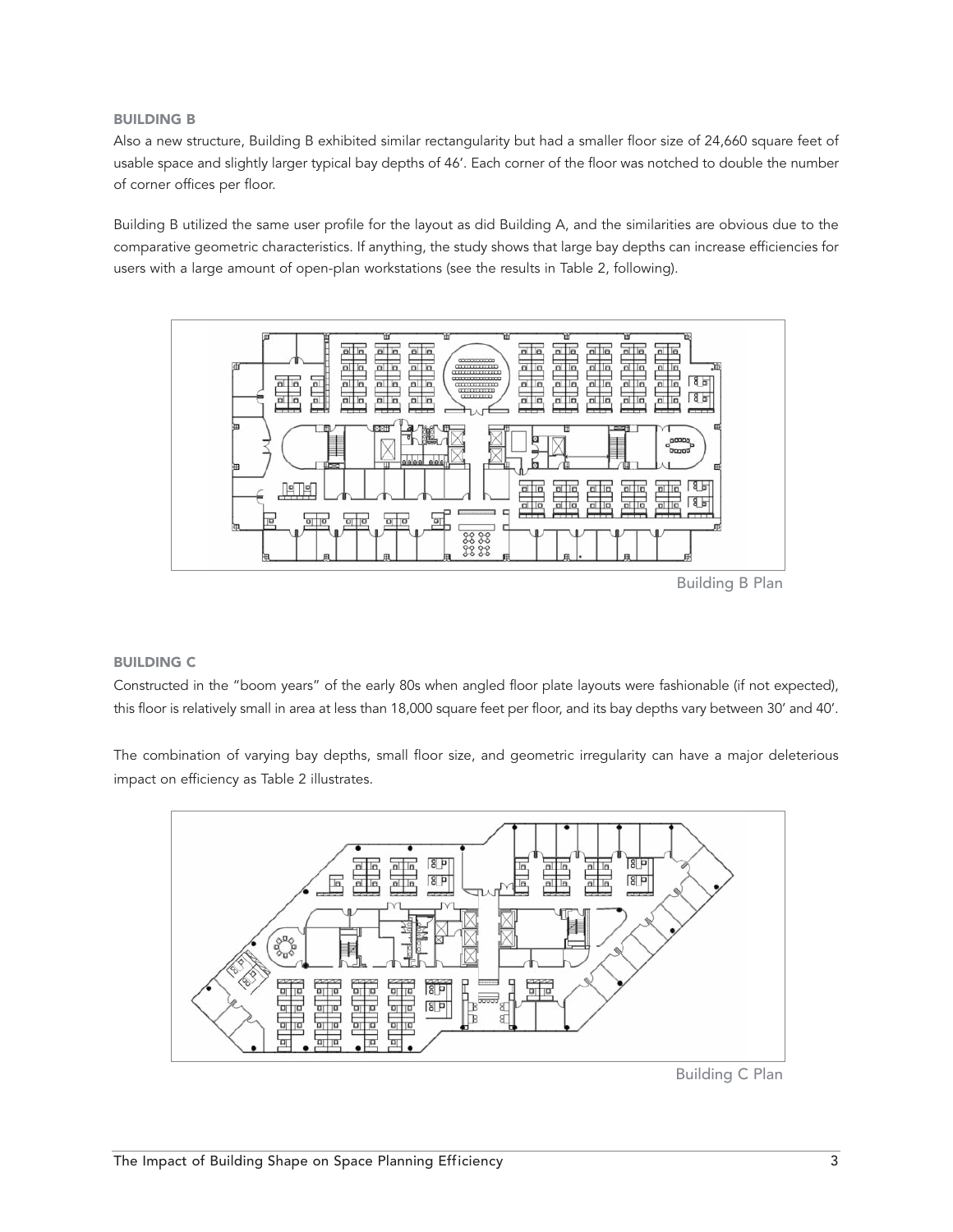

#### BUILDING D

Consisting of a large "double-floor" which has two sets of restrooms, three sets of stairs and one elevator lobby, this plan has a relatively large amount of internal core space available.

The building was only recently completed and represents some new thought with regard to speculative office user adaptability. However, these ideas did not offer benefits for a large single user. At 47,352 square feet of usable space per floor, the two halves of the floor plate were average in size, yet by sharing one elevator lobby, some efficiency was gained. The exterior line of the building had many variations to improve the corner office conditions, but the bay depths vary widely as a result—from 29' at a minimum to 42' at the widest points.

## BUILDING E

Although the fifth building was constructed in the early 1980s, it has a floor plate that is much more similar in concept to the newer Building A, i.e., a rectangular floor plan with one serrated edge to create more corner offices. It has a typical 36' bay depth and the floor size, at 18,854 square feet of usable space, is comparatively small.





Building D Plan

Building E Plan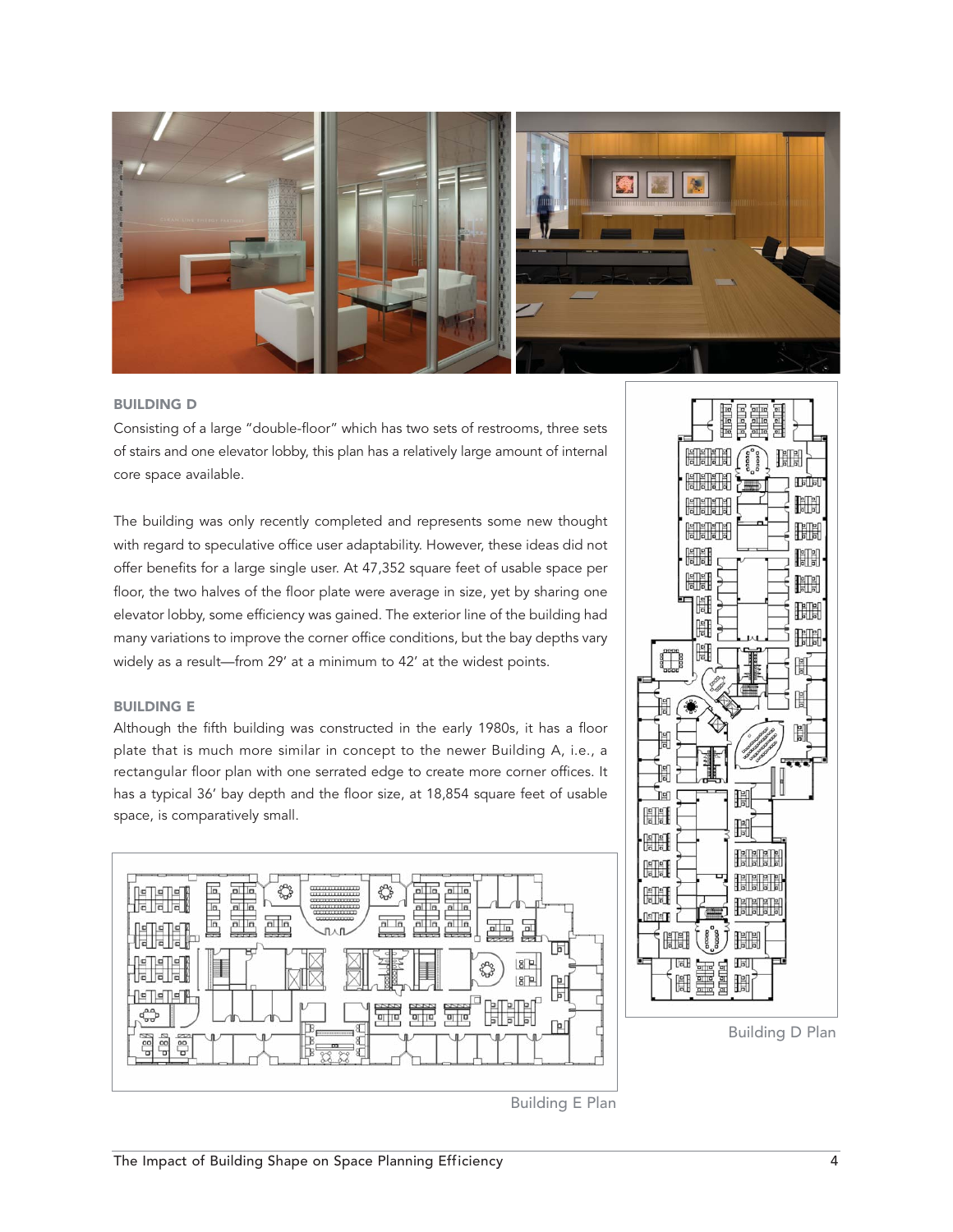#### TABULATED RESULTS FOR THE BUILDINGS

As the tables below illustrate, the study yielded somewhat predictable results—the rectangular buildings were the most efficient and the exotic floor plates were the least efficient. We were furnished usable square footage area amounts for each floor plate, but we did not use them at face value since part of our analysis was to determine exactly what was available for our client, not merely what was represented. There were minor variations in these areas and we used our calculated values for all statistical analyses (instead of the Landlord's values). From this Usable Area, we isolated all space that could be classified as "Employee Area" in the test-fits, meaning offices and workstations. The complementary space was classified as "Support Space" and included conference rooms, break rooms, file rooms, copy rooms, etc., shared by all users on the floor. Employee Area was in a very tight range between 81.78% and 82.72%, while Support Space fell within a range of 17.28% and 18.22%. The compelling tabulated results can be attributed to these tight variations.

| <b>TABLE 1</b> |                                      |                             |                       |                          |                              |                           |  |
|----------------|--------------------------------------|-----------------------------|-----------------------|--------------------------|------------------------------|---------------------------|--|
| Building       | <b>Full-Floor</b><br>Usable $SF*(K)$ | Full-Floor<br>Usable SF(LL) | Employee<br>Area (SF) | Employee<br>Area $(\% )$ | Support<br>$Spaces^{**}(SF)$ | Support<br>Spaces $(\% )$ |  |
| A              | 29,800                               | 29,800                      | 24,650                | 82.72%                   | 5,150                        | 17.28%                    |  |
| в              | 24,660                               | 24,660                      | 20,200                | 81.91%                   | 4,460                        | 18.09%                    |  |
| C              | 17,837                               | 17,813                      | 14,625                | 81.99%                   | 3,212                        | 18.01%                    |  |
| D              | 47,352                               | 46,198                      | 38,852                | 82.05%                   | 8,500                        | 17.95%                    |  |
| Е              | 18,854                               | 19,520                      | 15,419                | 81.78%                   | 3,435                        | 18.22%                    |  |

*\* defined as Gross Area minus Vertical Penetrations and Core Areas* 

*\*\* defined as Conference Rooms, Break Rooms, File Rooms, Copy Rooms, etc. shared by all* 

| <b>TABLE 2</b>                                          |                           |                            |                               |                                       |  |  |  |
|---------------------------------------------------------|---------------------------|----------------------------|-------------------------------|---------------------------------------|--|--|--|
| Building                                                | Total<br><b>Employees</b> | Efficiency***<br>SF/Person | SF/Person<br><b>Total USF</b> | baseline comparison<br>using SF/P USF |  |  |  |
| A                                                       | 155                       | 159                        | 192                           | 1.0291                                |  |  |  |
| в                                                       | 132                       | 153                        | 187                           | 1.0000                                |  |  |  |
|                                                         | 84                        | 174                        | 212                           | 1.1366                                |  |  |  |
| D                                                       | 225                       | 173                        | 210                           | 1.1265                                |  |  |  |
| Е                                                       | 95                        | 162                        | 198                           | 1.0623                                |  |  |  |
| *** defined as Employee Area divided by Total Employees |                           |                            |                               |                                       |  |  |  |

## **EFFICIENCY**

The total number of employees housed in each scheme was counted and used as the reciprocal below the total Employee Area, resulting in a calculated Efficiency in square feet per person. This value ranged from 153 square feet per employee in the most efficient scheme to 174 square feet per employee in the least efficient scheme. The final calculated value represents these efficiencies placed over the entire usable area and these ranged from 187 total usable square feet per person to 212 square feet per person.

#### IMPACT ON THE DEAL

Building B was set as the benchmark against which all others were compared and indexed as 1.000. Building A was very close in efficiency, at 1.0291—or a 3% disadvantage with respect to Building B.